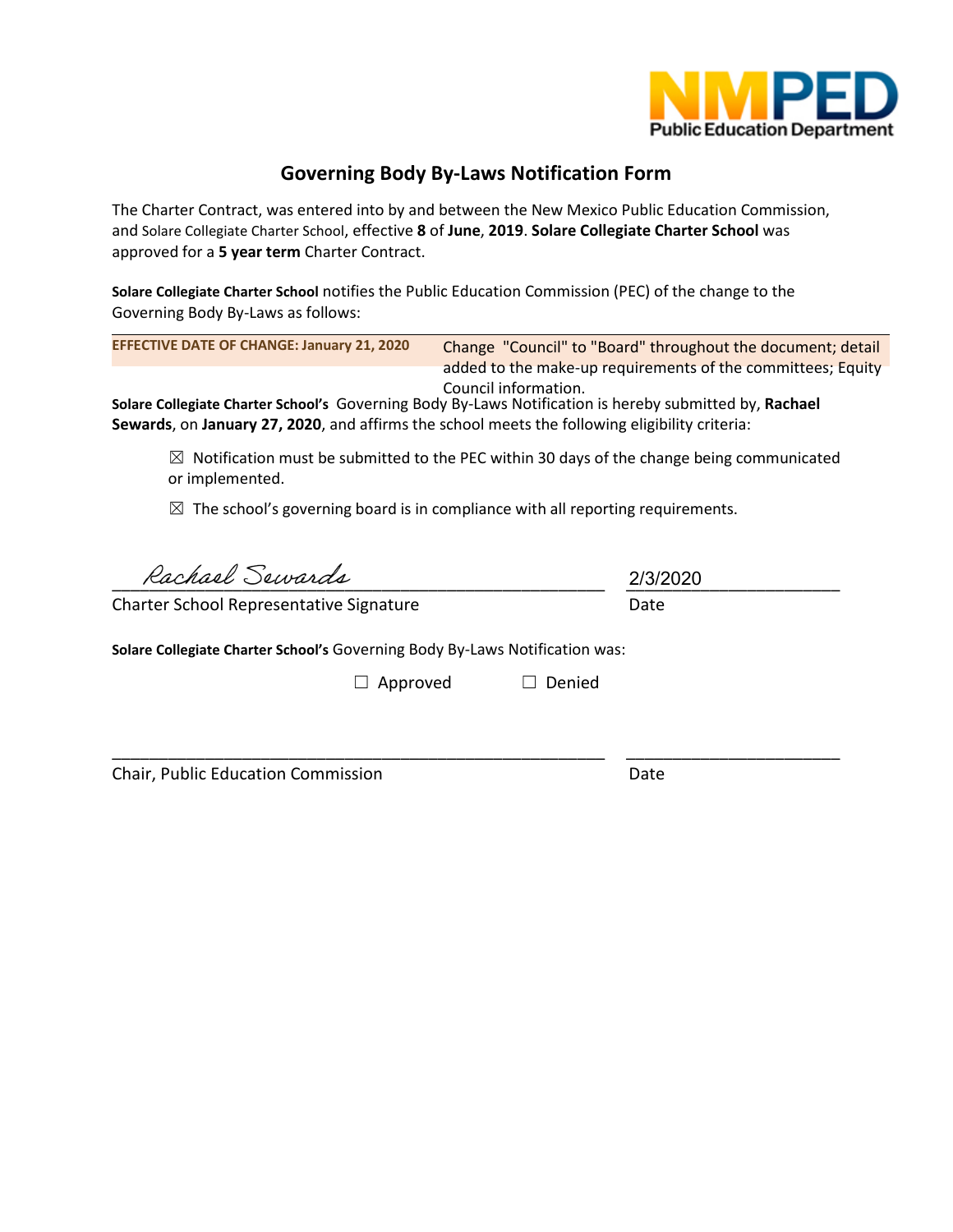

#### **\_\_\_\_\_\_\_\_\_\_\_\_\_\_\_\_\_\_\_\_\_\_\_\_\_\_\_\_\_\_\_\_\_\_\_\_\_\_\_\_\_\_\_\_\_\_\_\_\_\_\_\_\_\_\_\_\_\_\_\_\_\_\_\_\_\_\_\_\_\_\_\_\_\_\_\_** NOTICE AND AGENDA Regular Governing Board Meeting Draft Minutes Solare Collegiate Charter School **Tuesday, January 21, 2020 at 6pm 1404 Lead Ave SE Albuquerque, NM 87106**

- A. Opening Business
	- 1. **Call to Order**: The meeting was called to order at 6:05 p.m.
	- 2. **Roll Call** : The following board members were present for all action items:Ms. Gonzales-Zamora, Ms. Wakeland, Mr. Lorenz, Mr. Wallace, Mr. Lovato, Mr. Iyer and Ms. Vasquez. Guests present: Dan Hill, Rachel Sewards, Katy Rerick, Jenae Emil, Andrea Cantrall, Gabriel Sanchez, Gabriel Sanchez Jr.
	- 3. **Vote on whether to approve Agenda**: A motion to approve the January Governing Board Meeting agenda as suggested was made Mr. Wallace and seconded by Ms. Wakeland. Motioned passed, 7-0.
	- 4. **Vote on whether to approve the December 10, 2019 Regular Meeting Minutes**: A motion to approve December Governing Board Meeting Minutes was made by Mr. Lovato and seconded by Ms. Vasquez. Motion passed, 7-0.
- B. Advisory/ Equity Council Update:
	- a. **Onboarding for January** Equity Council has met and discussed what the Governing Board does and how council can work collaboratively
	- b. **January 8, 2020 Meeting Updat**e: discussed how to build a robust parent and volunteer system; ribbon cutting ceremony; fundraising; increasing foundation board membership; equity council work. Governing board appreciates support and will get a general update from council every monthly meeting. Board chair will stay in contact with Rachel Sewards,HOS, to have equity council sign volunteer forms.

#### C. Information Items

- 1. Head of School Update
	- a. **Enrollment plan and data**: exploring setting enrollment goal for the upcoming year to 52 5th graders as opposed to 104. There is concern about construction needs and timeline with original expansion. With alternative option, total student enrollment would be right under 200 students. This would give access to small school funding. Also with the recommended alternative- minimal construction would have to be done to ensure there would be a building that has capacity for all students to fit regulationquote price approx. \$350,000. This space would eventually turn into a multipurpose space.

Ms. Sewards has looked into the idea of portables- complications with land being coded as activity center (visually appealing); would have to be a temporary build (<3 years); very expensive

The new area needed to be expanded is quoted to be a 120 day project

A sensitivity analysis on the finance side needs to be looked at before making a decision; what will be the financial impact on the additional increase in teachers? What are options if deadlines are not met? Temporarily house students in a flex space but we will have to make sure construction will not impair the ability to use other parts of the building.

According to Mullen Heller- we do not need additional permitting to being construction-HOS will clarify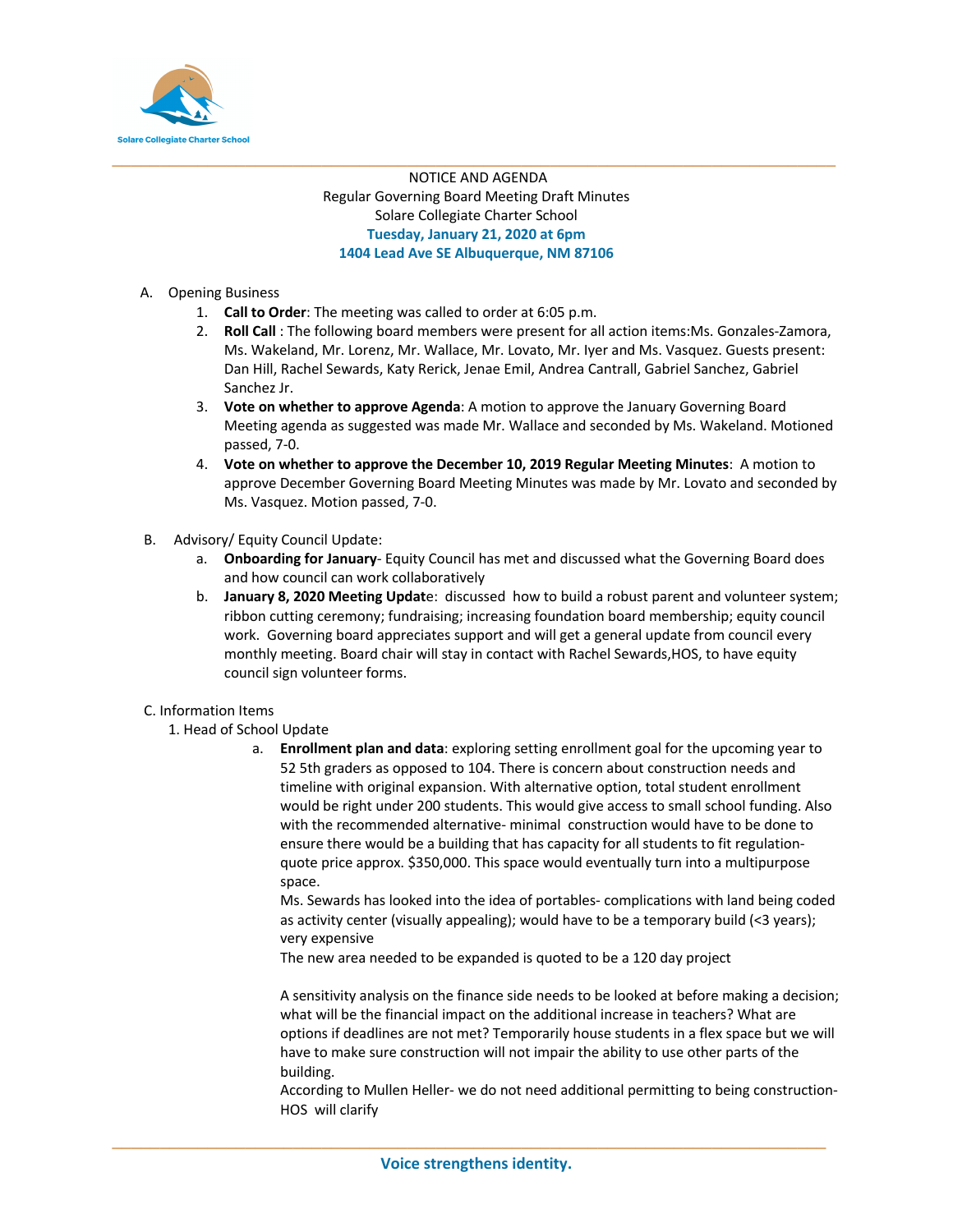

Current possibilities:

Original target enrollment (104 new seats)- not going with Proposed 52 seats- recommended by HOS and discussed above Proposed 26 seats- taking on 1 new 5th grade classed- could potentially cause us to lose families (lots of sibling sets)

How would adding 30 seats work?

February 18, 2020- next Governing Board Meeting we will discuss breakdown of staff finances, PSFA thoughts, options of adding 1 or 2 classes, CSP impact, supplies

Question: What will be student to staff ratio for new project? Projections include needing to add 4 more teachers. Currently collecting data to better determine. Ratios after adding 4 teachers and with 52 incoming students rather than originally proposed 104= 1:15 There will be 13.5 teachers

There are 30 students currently in the lottery and 4 kids waiting for the move to the new building

30 students in lottery include: 11 6th graders and 20 5th graders

**\_\_\_\_\_\_\_\_\_\_\_\_\_\_\_\_\_\_\_\_\_\_\_\_\_\_\_\_\_\_\_\_\_\_\_\_\_\_\_\_\_\_\_\_\_\_\_\_\_\_\_\_\_\_\_\_\_\_\_\_\_\_\_\_\_\_\_\_\_\_\_\_\_\_\_\_**

Cold calls and mailers we the most successful type of outreach and recruitment. A social media campaign will begin soon as mid February - mid March is when most enrollment happens

- **b. Temporary facility lease addendum:** first sets of utilities have not come in; will discuss sent in invoices for deep cleaning and damages (not previously discussed) next meeting
- **c. MOU/ permanent facility lease addendum:** tabled until next meeting
- **d. Transition plan- furniture storage costs, install Jan.16-** Paul Aguilar and Rachel Sewards did a walk through and identified master inventory. Thinking move can be done in a weekend- recommending we work with local sports team and provide donation or offer the ability for teachers to help with the move and setup and offer a stipend (February 7th-9th). PowerOn will mount TVs within the next couple of weeks Other option can be making Monday be a service learning day We are waiting for INSIGHT to create final punch list; February move in dates are contingent on PNM and Water Authority getting what they need done and getting PSFA to come in this week. Parents are being communicated with about move in date.

Ribbon Cutting is tabled for next meeting

- **e. Transportation extension:** Ms. Gonzales-Zamora, board Chair will edit contract and send it back to be signed ( edit: 1.5 month rather than 6 month contract)
- f. **Site Visit**: PED site visit was in December, 2nd one is scheduled for April
- **g. Special Education Hire:** tabled
- **h. Spanish-Language class:** tabled
- **i. Capital Outlay project request letter-** January 10th
- **j. Zearn math recommended in NM-** materials sent via email
- **k. PFSA square foot/ floor plan (followup)** tabled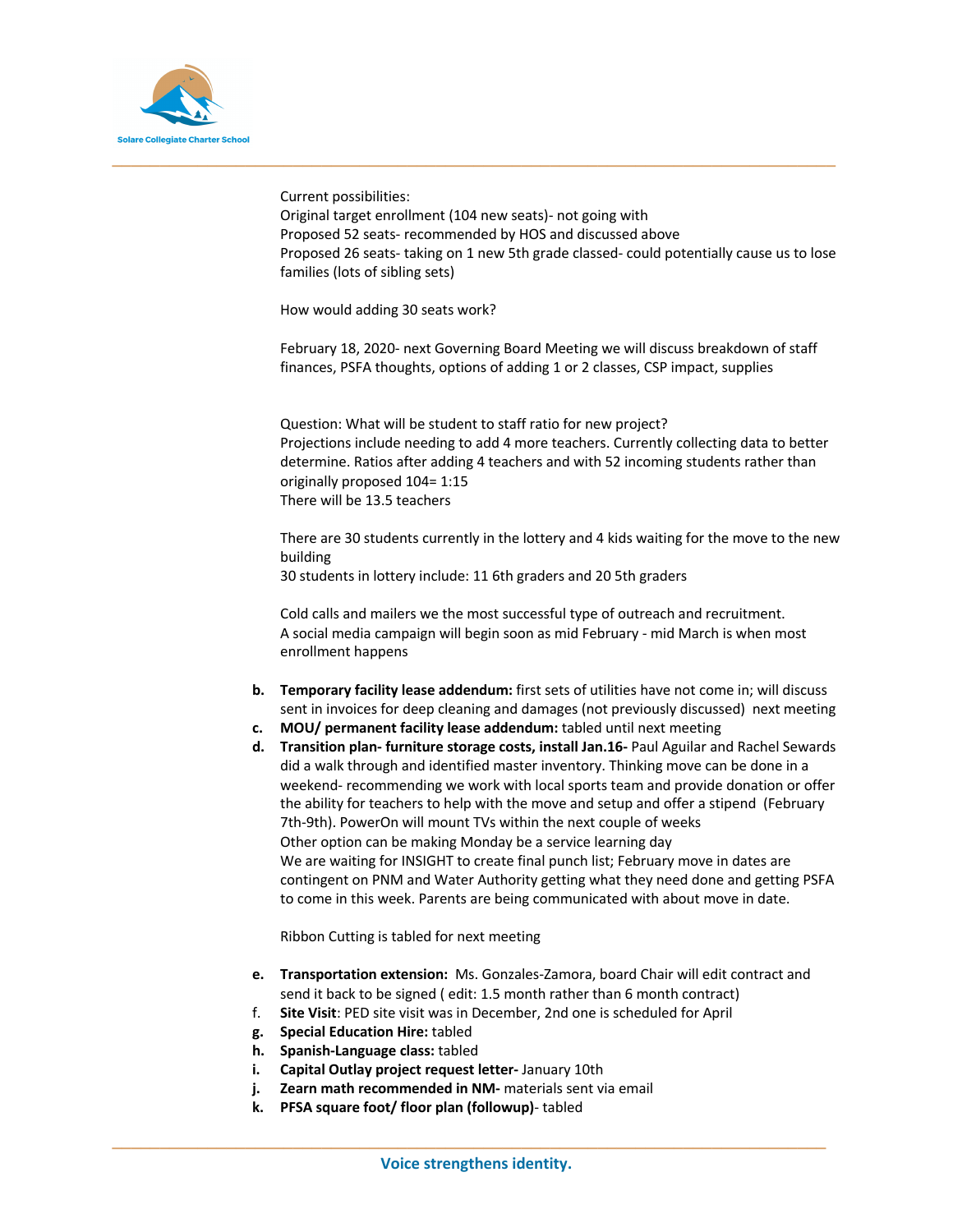

- **l. Superintendent Verification form-** tabled
- m. **Safe Schools Plan for Gibson Sit**e-pending approval

#### D. Action Items

- 1. Possible Action on approval of BARS- N/A
- 2. Possible Action on approval of the following amended Policies and Procedures

**\_\_\_\_\_\_\_\_\_\_\_\_\_\_\_\_\_\_\_\_\_\_\_\_\_\_\_\_\_\_\_\_\_\_\_\_\_\_\_\_\_\_\_\_\_\_\_\_\_\_\_\_\_\_\_\_\_\_\_\_\_\_\_\_\_\_\_\_\_\_\_\_\_\_\_\_**

- a. **Open Meetings Act** annual resolutions. Consent agenda
- b. **IPRA** annual resolutions. Consent agenda
- c. **Internal Controls** 2nd PO card with name other than HOS has been destroyed; no recommendations from the finance committee to amend
- d. **Bylaws** (talked about separately from consent agenda)- Motion to approve copy of bylaws as amended was made by Mr. Iyer and seconded by Ms. Wakeland. Motion passed, 7-0.
- e. **Volunteer Policy** (talked about separately) policy to include committee and board volunteers. If we find that finances hinder someone from getting a background check, the foundation will figure out a way to pay for the cost. HOS is tasked with bringing cost information to the February board meeting. A motion to approve Volunteer Policy as amended was made by Mr. Lovato and seconded by Mr. Wallace. Motion passed, 7-0.
- f. **Conflict of Interest and Nepotism** no changes just sent for reference
- g. **Code of Conduc**t-no changes just sent for reference
- h. **CIPA Policy** Consent agenda
- i. **Google Scholar Email addresse**s- (talked about separately) Teachers requested discussing Google Scholar email addresses. Requesting HOS to gather and send more information and research on the pros and cons of using such technology. Possible plan for next year.
- j. **McKenney Vinto Policy** we have approved policy in Student and Family Handbook, still waiting for clarification from PED- No action
- k. **Bullying and CyberPrevention Policy** No action

Consent agenda items: A,B, H

A motion to approve policies on the consent agenda as amended was made by Mr. Iyer and seconded by Mr. Wallace. Motion passed, 7-0.

#### E. Discussion Item (part I)

- 1. Finance Committee Update
	- a. **December 2019 Financials**: received funding/reimbursements in December. Paid approx. \$121k of bills; CSP has been approved, we are currently waiting for CSP funds to come in; projected end cash balance is still \$250k; planning to start repaying ESNM in September ( fairly confident we will be reimbursed by then); added \$12k down in forecast- there is a need for more operational help (reception- total \$6k)

#### F. CLOSED SESSION

l. Consideration for Approval to Convene in Executive Session Pursuant to the Open Meetings Act NMSA 1978, § 10-15-1 (H) (2) for the Purpose of Discussing a Limited Personnel Matter Regarding the Executive Director's Performance and Professional Development Plan at Mid-year Evaluation (Discussion/Action). **A motion to go into closed session was made by Ms. Wakeland and seconded by Mr. Walace. Motion passed, 7-0. We are now in closed session.**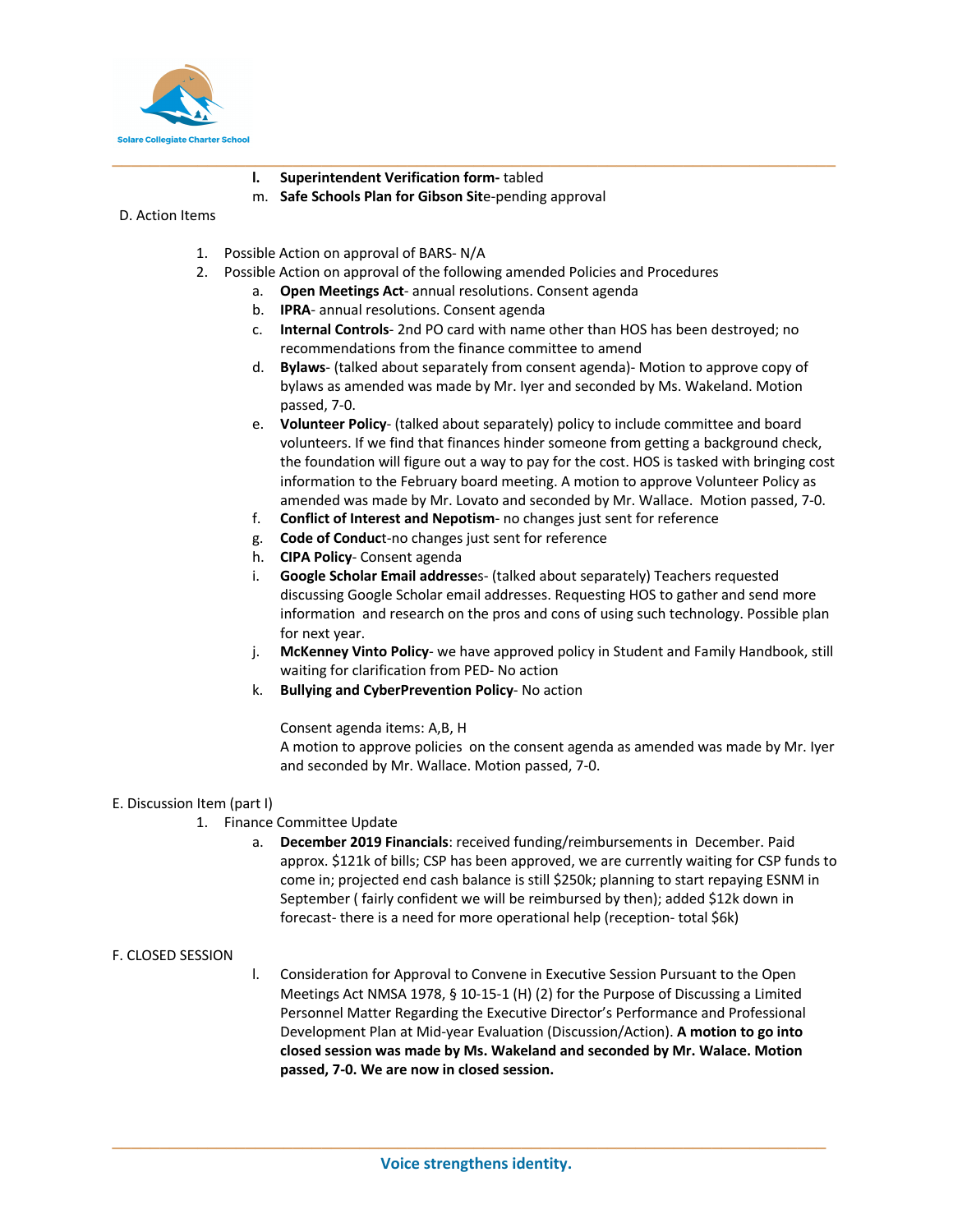

- **m. Reconvene, and Statement Closure-** No actions were taken and no items were discussed during closed session other than those on the agenda. We have come out of closed session.
- G. Discussion Items (Part II)
	- 1.Governance Committee Update
		- b. Training Opportunities**- mark your calendars**
			- i. J**an. 17 (strategic planning by Dan Hill)**

**\_\_\_\_\_\_\_\_\_\_\_\_\_\_\_\_\_\_\_\_\_\_\_\_\_\_\_\_\_\_\_\_\_\_\_\_\_\_\_\_\_\_\_\_\_\_\_\_\_\_\_\_\_\_\_\_\_\_\_\_\_\_\_\_\_\_\_\_\_\_\_\_\_\_\_\_**

- **ii. Jan. 9 & 23; Feb. 6 and 20; Mar. 5 and 19; April 2 and 16 (lunch and learn with NMPED)**
- **iii. Feb. 1 in Abq 8:30 - 4:30pm @ NM International School, 7215 Montgomery Blvd. NE Abq, NM (continuing training by NMPED)**
- **iv. Jan. 22/ Feb. 7/ Mar. 6 (financial training with EdTech)**
- **v. TBA ESNM Partner Schools w/Education Board Partners**
- 2. Audit Committee Update
	- a. **Mock Special Ed Audit Update** to be scheduled
- 3. **Foundation Update** tabled
	- a. Construction Updates phase 2 plan
	- b. Playground
	- c. Grant Writing Proposal
	- d. Paul Aguilar contract
	- e. MOU finalized
	- f. Solare water meter extension
	- g. Marketing and Fundraising
- 4. Academic Committee Update
	- **a. January 2020 Academic Performance Dashboard-** dashboard has been created. Feedback was taken into consideration. This tool will continue to be developed as we use it. Additional board feedback on dashboard tool: highlight stats, measures, information that is off track; include a cover sheet with important bullet points (including what are we doing well, what is working well, what is not meeting benchmark and plan for improvement)
	- **b. NMPED IET Forum -** Jan. 23 or 24
- H. Closing Business
	- 1. **Next Scheduled Meeting**: February 18, 2020- A motion to adjourn the meeting was made by Ms. Wakeland and seconded by Mr. Iyer. Motion passed, 7-0.
	- 2. **Adjourn:** 9:44 p.m.

If you are an individual with a disability who is in need of a reader, amplifier, qualified sign language interpreter, or any other form of auxiliary aid or service to attend or listen to the meeting, please contact Rachael Sewards at rsewards@solarecollegiate.org or 505.917.6442 at least 48 hours prior to the meeting or as soon as possible.

Camille Vasqu Camille Vasquez, Board Secretary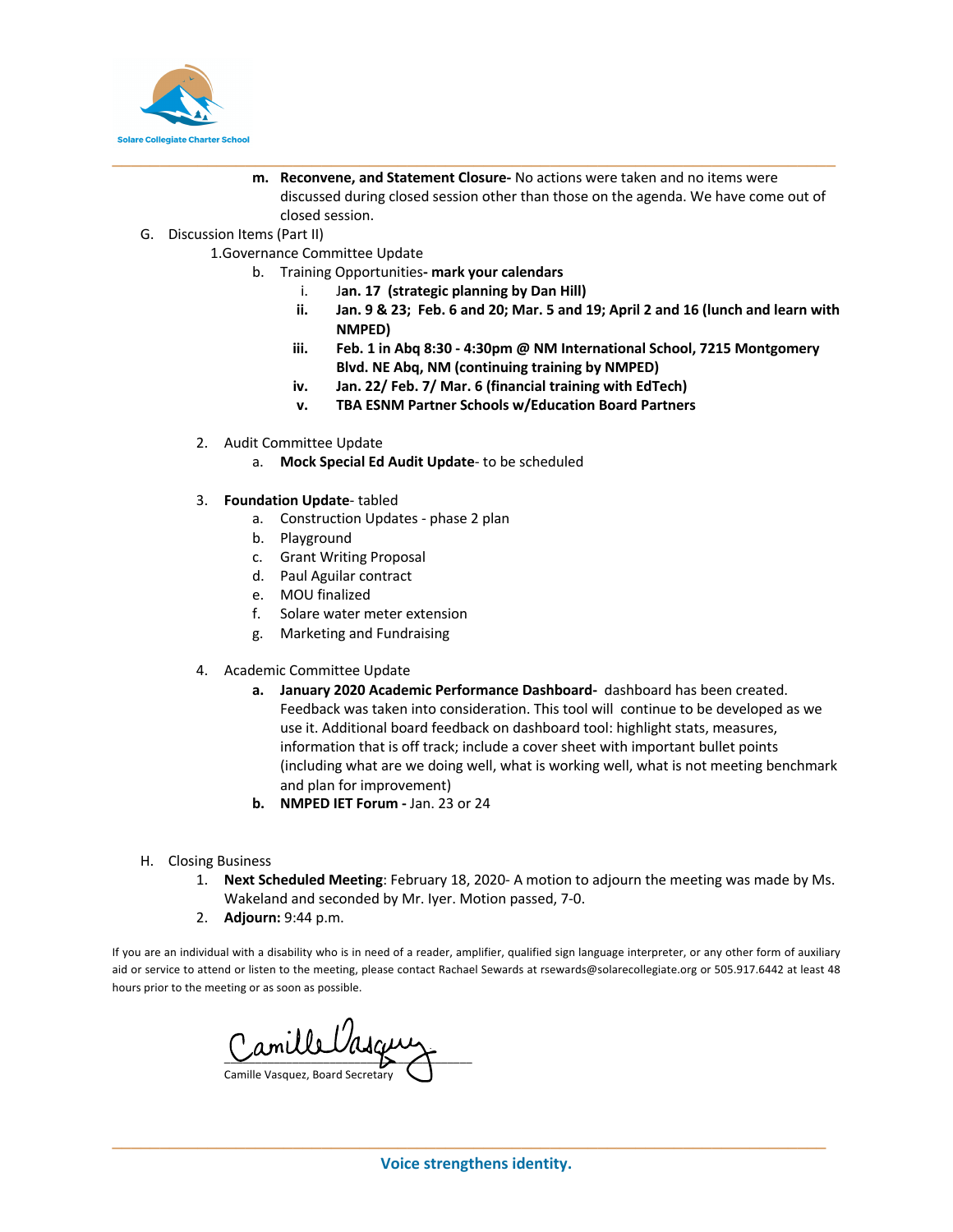

### **Bylaws**

**\_\_\_\_\_\_\_\_\_\_\_\_\_\_\_\_\_\_\_\_\_\_\_\_\_\_\_\_\_\_\_\_\_\_\_\_\_\_\_\_\_\_\_\_\_\_\_\_\_\_\_\_\_\_\_\_\_\_\_\_\_\_\_\_\_\_\_\_\_\_\_\_\_\_\_\_\_\_\_\_\_\_\_\_\_\_\_\_**

# **Solare Collegiate Charter School Governing Board**

# **ARTICLE I**

# **GOVERNING BOARD**

Section 1: The governance of Solare Collegiate Charter School is entrusted to the Governing Board.

Section 2: In addition to all powers conferred upon the Governing Board by New Mexico law and the Articles of Incorporation, the Governing Board shall have the power to:

- 1. Review and adopt the school's mission statement;
- 2. Review and adopt bylaws and establish policies consistent with the school's mission;
- 3. Hire, evaluate, set compensation and employment terms for, and terminate the School Leader;
- 4. Oversee financial matters for the school, including approving the annual school budget and authorizing designees to sign checks and legal documents on behalf of the school.

Section 3: The Governing Board shall establish the number of members, which shall consist of at least 7 members and no more than 15 members. All members shall have identical rights and responsibilities.

Section  $4$ : Members shall serve a term of three (3) years from the date of their appointments, or until their successors are seated. A full three-year term shall be considered to have been served upon the passage of three (3) years since the date the member was elected to the Board. After election, the term of a member may not be reduced, except for cause as specified in these bylaws or to support continuity of the Board. No member shall serve more than two (2) consecutive, three-year terms.

Section 5: Governing Board members shall be sought to reflect qualities, qualifications and diversity determined by the Board, delineated in the Job Description of the Governing Board.

Section 6: Any vacancy occurring in the Governing Board and any position to be filled by reason of an increase in the number of members may be filled upon a simple majority vote of the seated members, within 45 days of the vacancy.

Section 7: A member may resign at any time by sending a written resignation to the Chair of the Governing Board. This may take the form of an email.

Section  $8$ : The Governance Committee shall be charged with recruiting and recommending potential board candidates to the full board. The Governing Board may remove any officer or member with a simple majority vote of a quorum of the Governing Board at any regular or special meeting of the Board, provided that a statement of the reason or reasons shall have been mailed by Registered Mail to the Officer or member proposed for removal at least thirty (30) days before any final action is taken by the Governing Board. This statement shall be accompanied by a notice of the time when, and the place where, the Governing Board is to take action on the removal. The officer or member shall be given an opportunity to be heard and the matter considered by the Governing Board at the time and place mentioned in the notice.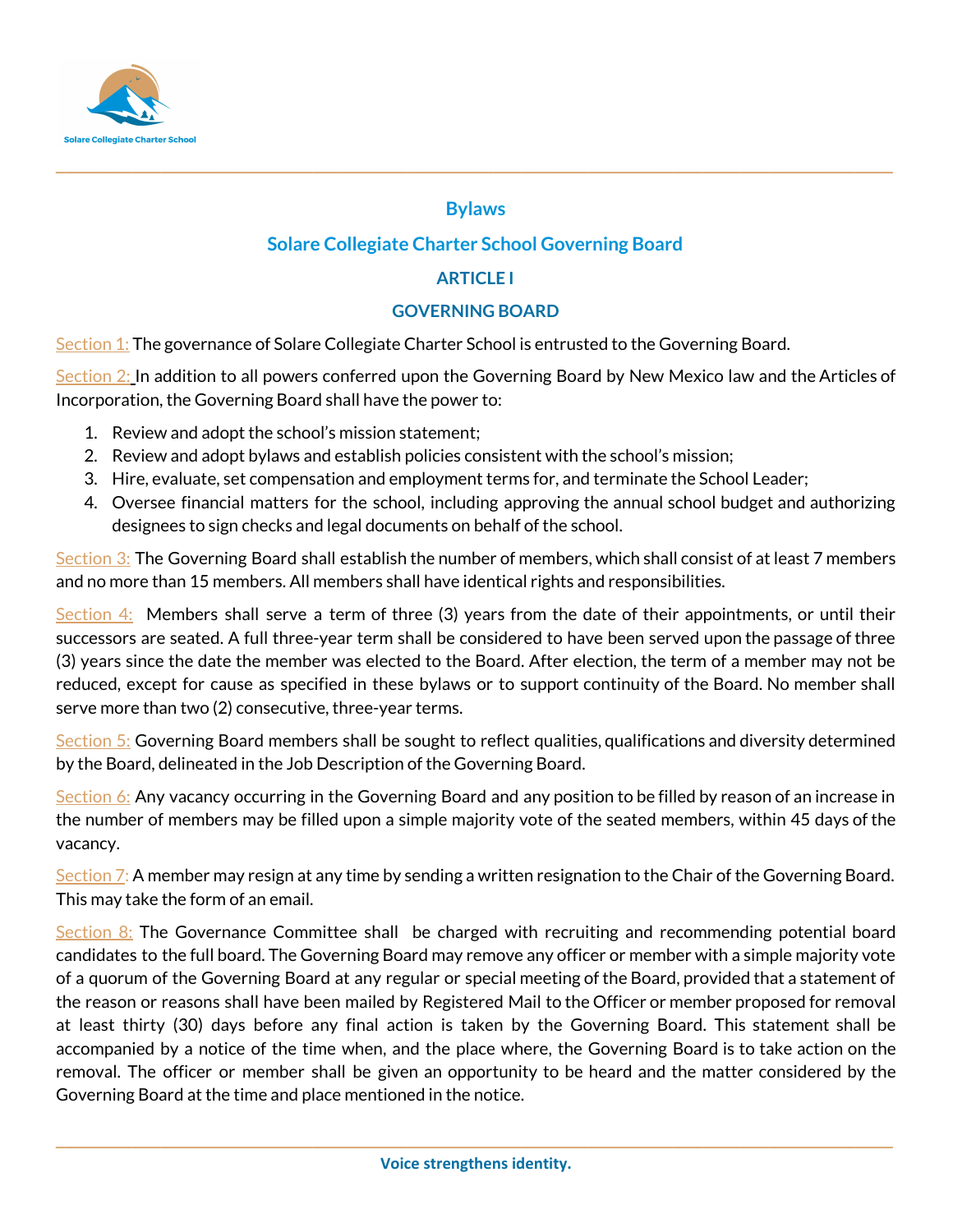

Section 9: Members of the Governing Board:

1. Shall receive no payment other than those allowed by law under the New Mexico Per Diem and Mileage Act.

**\_\_\_\_\_\_\_\_\_\_\_\_\_\_\_\_\_\_\_\_\_\_\_\_\_\_\_\_\_\_\_\_\_\_\_\_\_\_\_\_\_\_\_\_\_\_\_\_\_\_\_\_\_\_\_\_\_\_\_\_\_\_\_\_\_\_\_\_\_\_\_\_\_\_\_\_\_\_\_\_\_\_\_\_\_\_\_\_**

- 2. Shall serve the Solare Collegiate Charter School with the highest degree of undivided duty, loyalty, and care and shall undertake no enterprise to profit personally from their position with the Solare Collegiate Charter School.
- 3. All participants in Governing Council work are bound by the Code of Conduct and Conflict of Interest laws and policies.
- 4. Shall have no direct or indirect financial interest in the assets or leases of the Solare Collegiate Charter School; any Representative who individually or as part of a business or professional firm is involved in the business transactions or current professional services of the Solare Collegiate Charter School.
- 5. Shall uphold and comply with all application conflicts of interest laws.

## **ARTICLE II**

### **MEETINGS**

Section 1:Regular meetings of the Board shall be as prescribed by the Board's Annual Open Meetings Act Resolution.

Section 2: Special meetings of the Governing Board may be called by the Board Chair or by a majority of the Governing Board, due notice having been given each member five (5) calendar days prior to the meeting.

Section 3: A simple majority of the members then in office shall constitute a quorum for the transaction of business at any regular or special meeting of the Governing Board.

Section 4: Where applicable the Governing Board shall follow Robert's Rules for all meetings.

Section 5: Notice of all regular and special meetings of the Governing Board, an agenda of all items to be discussed at such meetings, and agenda support materials shall be circulated to all members prior to the meeting and shall be made in compliance with the Open Meetings Act and the School's Open Meetings Act Resolution.

Section 6: Proxy voting is not allowed under law and so an absentee Governing Board member may not designate an alternate to represent him or her at a Governing Board meeting.

### **ARTICLE III**

### **OFFICERS**

Section 1: There shall be four (4) elective Officers of the Governing Board: a Board Chair, a Vice-Chair, a Secretary, and a Treasurer.

Section 2: The election of officers shall be held as needed.

Section 3: In the event that the office of the Board Chair becomes vacant, the Vice-Chair shall become Chair for the unexpired portion of the term unless an election for a new Chair is desired by a simple majority of a quorum of the Board present at any regular or special meeting. In the event that the office of Vice-Chair, Secretary, or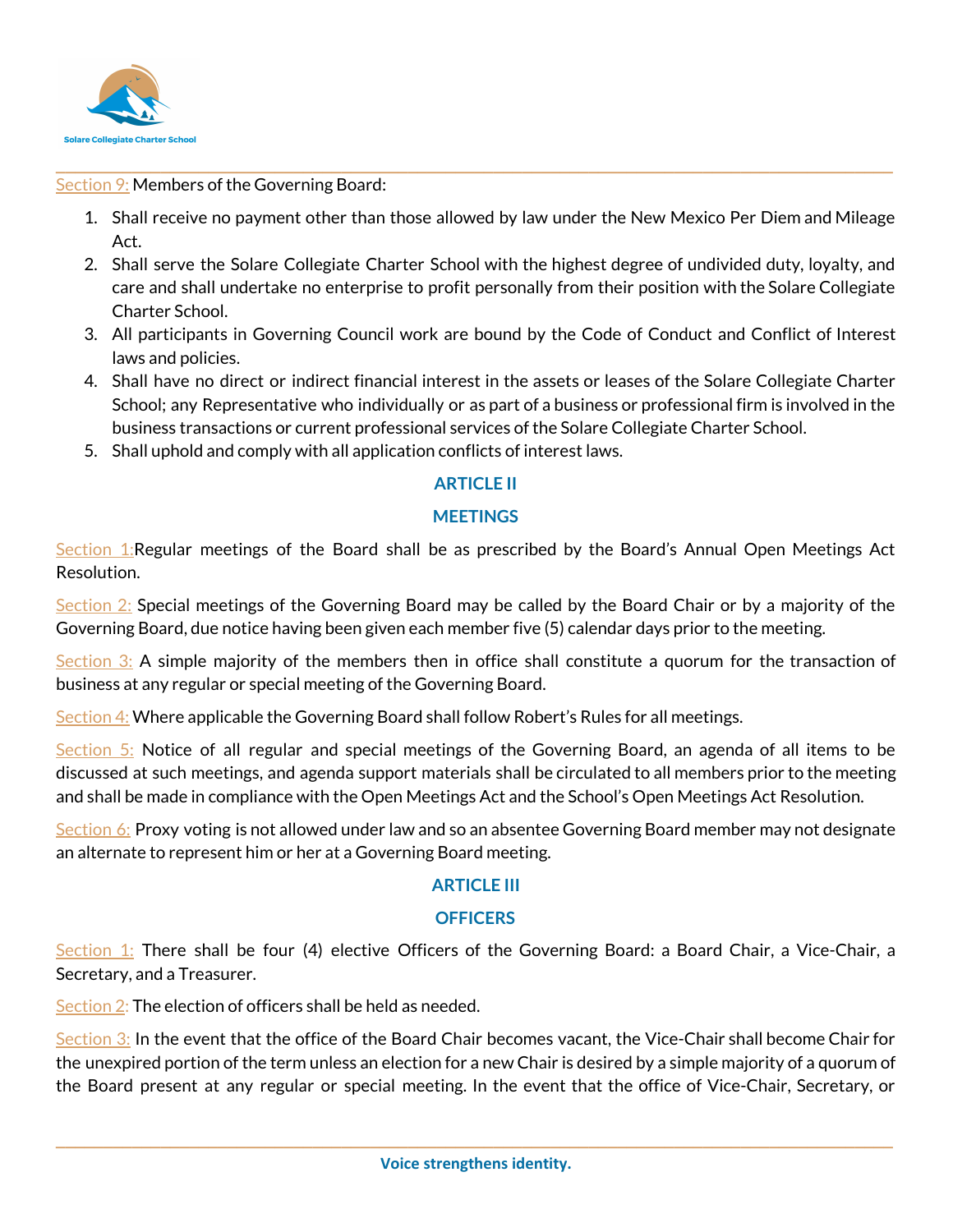

Treasurer becomes vacant, the Chair shall appoint interim officers to fill such vacant offices until a scheduled meeting of the Board can be held at which time an election for the vacant office shall be held.

**\_\_\_\_\_\_\_\_\_\_\_\_\_\_\_\_\_\_\_\_\_\_\_\_\_\_\_\_\_\_\_\_\_\_\_\_\_\_\_\_\_\_\_\_\_\_\_\_\_\_\_\_\_\_\_\_\_\_\_\_\_\_\_\_\_\_\_\_\_\_\_\_\_\_\_\_\_\_\_\_\_\_\_\_\_\_\_\_**

Section 4: The Board Chair shall preside at all meetings of the Governing Board. In the Chair's absence, the Vice-Chair shall preside. The Chair is responsible for setting the agenda for all meetings, calling any special meetings, and appointing members to chair all committees. Any member may request of the Chair or of the head of school that an item be added to the agenda.

Section 5: The Treasurer shall have general supervision of the Board's financial securities. The Treasurer shall also supervise the maintenance of the Board's financial records and books, and sign such instruments as required by the office.

Section 6: The Secretary shall issue Governing Board meeting notices, and shall keep minutes, and perform such other duties as required by the office.

## **ARTICLE IV**

## **COMMITTEES**

Section 1: The Governing Board may appoint committees of the Governing Board. Committees may be composed of Board members or community members, or both. The Board may prescribe the need and/or the composition of such committees.

Section 2: Each standing committee shall consist of at least two people. The Chair of each standing committee shall be a Governing Board member

Section 3: Standing Committees shall include the following;

- 1. Governance Committee
- 2. Academic Committee
- 3. Finance Committee
- 4. Audit Committee

Membership of the Audit and Finance committees shall comply with NMSA Section 22-8-12.3(B).

Per Section 22-8-12.3, the FINANCE SUBCOMMITTEE shall:

(1) make recommendations to the local school board in the following areas:

- (a) financial planning, including reviews of the school district's revenue and expenditure projections;
- (b) review of financial statements and periodic monitoring of revenues and expenses;
- (c) annual budget preparation and oversight; and
- (d) procurement; and

(2) serve as an external monitoring committee on budget and other financial matters.

Section  $4$ : The Chair of the Governance Committee shall be elected by a simple majority vote of a quorum of the members of the Governing Board. The Chair of the Committee may then select at least two (2) persons for the Committee. Each committee member shall serve a term of two (2) years, and these terms shall be staggered to ensure continuity of the committee. Duties of the Governance Committee shall be: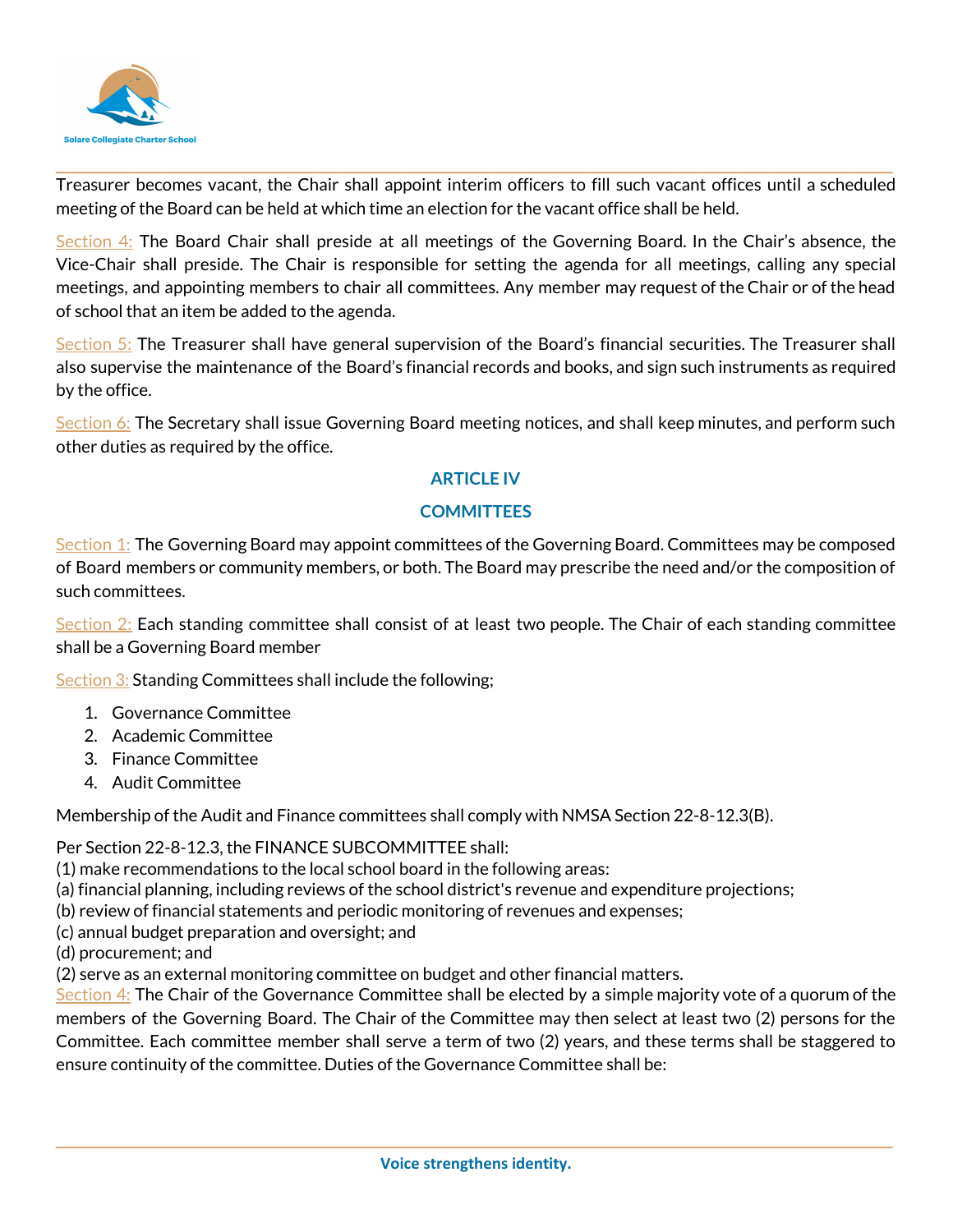

1. to study the qualifications of candidates and present nominees for the vacant member positions on the Governing Board;

**\_\_\_\_\_\_\_\_\_\_\_\_\_\_\_\_\_\_\_\_\_\_\_\_\_\_\_\_\_\_\_\_\_\_\_\_\_\_\_\_\_\_\_\_\_\_\_\_\_\_\_\_\_\_\_\_\_\_\_\_\_\_\_\_\_\_\_\_\_\_\_\_\_\_\_\_\_\_\_\_\_\_\_\_\_\_\_\_**

- 2. to provide ongoing orientation to members; and
- 3. to oversee a member assessment process to ensure optimum performance.

### **ARTICLE V**

## **FISCAL YEAR**

Section 1: The fiscal year of the Solare Collegiate Charter School shall begin on July 1 of each calendar year and terminate on June 30 of the following calendar year. The school's financial accounts shall be audited annually.